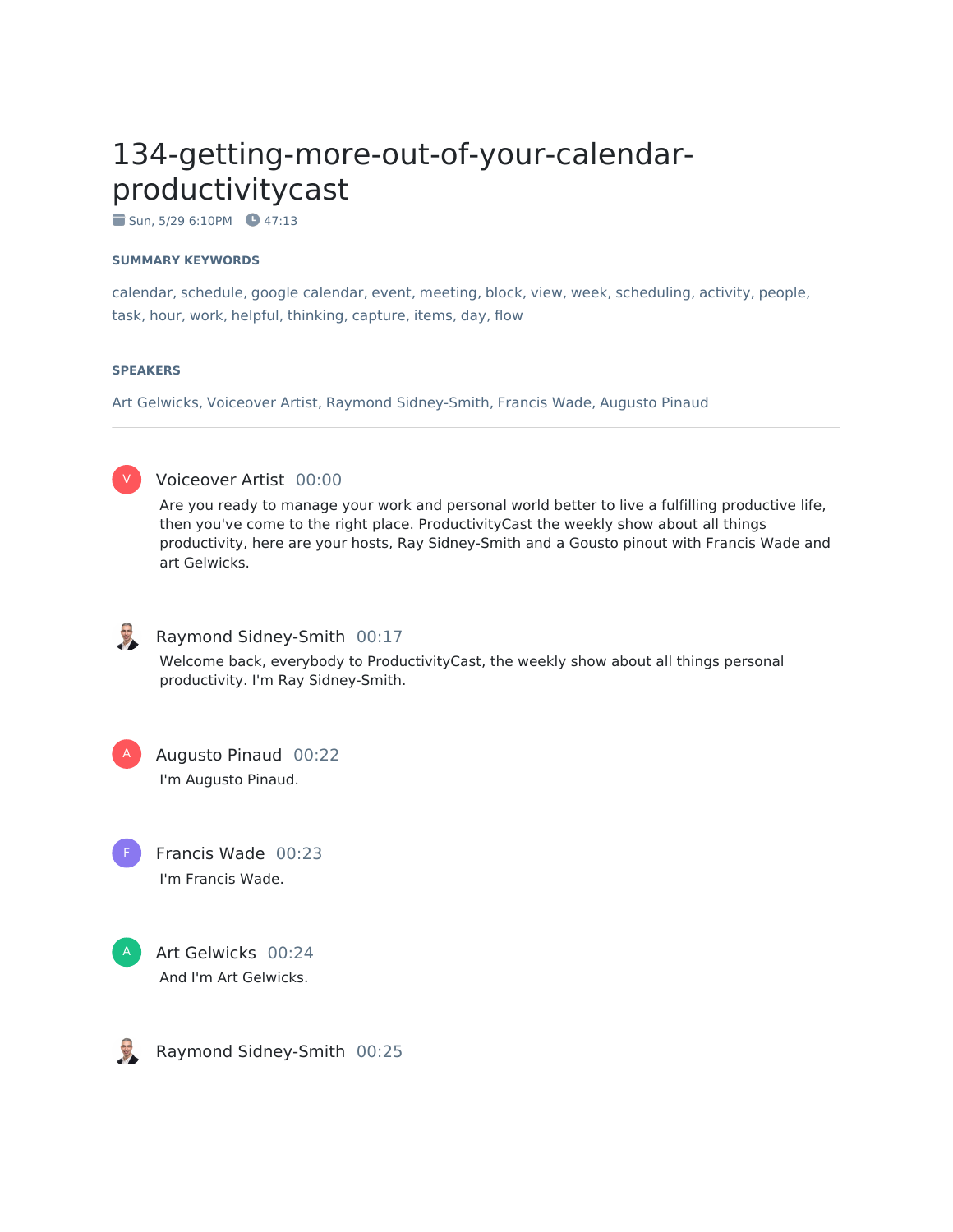Welcome, gentlemen, and welcome to our listeners to this episode of ProductivityCast. Today, we're gonna be talking about getting more out of your calendar, how to track time in a calendar interface to an agenda style format, so that you can actually be more productive. And so let's get into the topic related to utilizing your calendar for tracking it is something that is probably common to many of us, that is we are used to the calendar format, we we've been raised to see time in either a monthly, weekly, even a day style agenda. And so we're very comfortable with laying things out. It is just another form of list in a, you know, in a matrix or otherwise. And so the idea of a calendar is useful to us. And I'm curious from all of you, how do you use a calendar for tracking? Let's start off with events? Since I think it's probably the most common style and way of or, or data that you would capture into a calendar? It's it's the most common form of data that you would capture into a calendar format, which is what is going to happen in the future? And so how do you how do you use a calendar in that sense, and then we can perhaps, then turn over to the task or in Francis's terms, time demand space to think about how you would capture, forecast budget, and ultimately track the things that are happening in your productivity system.

#### Francis Wade 01:57

F

A

The way I do it, is to schedule the appointments in and then use an auto scheduler to fill in the gaps, so to speak, to put the flexible tasks in the times that I don't already have committed. But I think what you're alluding to is that that's that's the first part. And it might be even the easy part, the subsequent parts, which we all do, would do to some degree. And I think we all do mentally anyway, is we ask what whole? Well, did I build a schedule? And then how do I improve it in the future? How do I how do I do better? Scheduling in the future, because we've all the planning fallacy is real for all of us. We've all said all this to take an hour and five hours later, we're groaning and struggling. And but does that mean that the next time that we go to plan the activity that we're actually any better? Or do we fall right into the same trap? I think the great thing about using a calendar is that it allows you the opportunity to be accountable to yourself to some degree for the plans that you made. When you have a list, only a list. And no calendar, I think the opportunities for improvement are fewer and more, more difficult to grasp, because you're really just going off of kind of hunches and memory at least for the calendar year you have some possible data to work with. So I think the scheduling is perhaps the easiest part, the harder part is to become a better scheduler, which I think we all all need across the

#### Art Gelwicks 03:29

board. I use it poorly. And we'll go from there. Yeah, I use it. I have a basic challenge. And I think a lot of people run into this, I have two calendars that I have to maintain and a minimum one business calendar, one personal calendar, the business calendar is not actually maintained on my own devices, it is maintained on a client machine. So I am actually take that back, I have three calendars because I also have the company calendar. That's part of the challenge I have is that I'm bouncing between calendars. So I have to think about where does this need to go when I'm going to capture something which is rendered my calendar management and usage fairly inefficient. I mean, I'm looking at double and triple work anyway, adding extra stuff to it for processing and learning from it has fallen by the wayside a bit. So there's definitely room for improvement with this mess that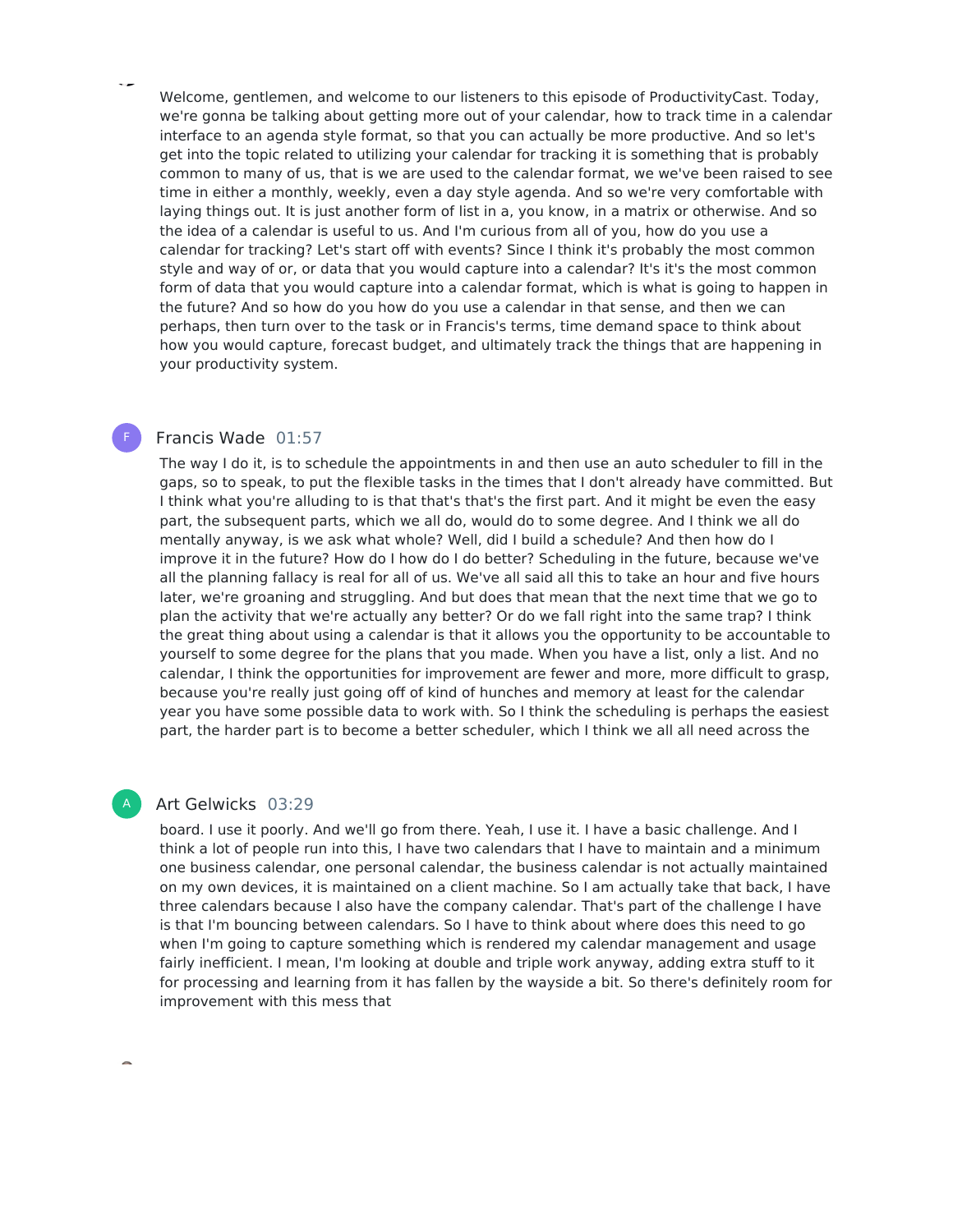#### Raymond Sidney-Smith 04:27

I have. And it sounds to me like you are doing that because of company Hall. I'm

#### Art Gelwicks 04:31

required to do it. It's not trust me, it's not voluntary. I would love everything to be in one place, but it's not.

#### Raymond Sidney-Smith 04:38

Yeah. So my first suggestion to anyone is that if you are capable of doing so centralized to a singular calendar tool, even if you are utilizing multiple calendars in your world, seeing them and allowing them to overlay really is useful. You know, if you have, say a Google account like a Gmail account and you have a calendar there and you have an apple Will account and so on and so forth. That's pretty simple and easy to do, which is to bring those, you know, items over to one app, and then synchronizing into that singular app. And that allows you to see things that are happening in multiple contexts, multiple areas of your life in one space. And I think that a lot of people can benefit from from doing that. So certainly centralizing is helpful. And I think that what most people get fearful of is that then they'll be overwhelmed by seeing too many things at once. But remember that or if you didn't know, you can actually turn off those calendars just by taking them out of view. In Google Calendar, you literally just click on the calendar, and it will disappear from view, when you want to turn it back on, you can do that. And it'll just overlay and then hide those calendars on command. Same thing with Apple. Same thing with Outlook,

#### Augusto Pinaud 05:50

A

B

I actually use an app called sorted, sorted pool from my calendar into a sheet and create every appointment as a task. And then that allows me to integrate that with Todoist. And then bring the other task into there. So allows me to really look not only to where are those calendars, events, but what I'm going to be doing on those calendar events. On top of that, I try, I don't do a good job in this to report every half an hour, what I plan to do, and what I actually did, and the days that I do that, well, I get much better success as the end of the day than the days that I'm not great at it. But it's something that I'm still working on to make a better job. My Calendars are crazy, mostly because one I do a lot of things, but two, it keeps colors for different parts of the business or different parts of the family and, and thing. So it's a carnival of colors. It's what it's probably in sorted what I use what I use the most. Even more than checking my own calendar,

#### Raymond Sidney-Smith 07:09

you bring up a really great point, which is the coloring of items, I use two layers of color in my calendar. So each calendar represents a different area of my life. And what I call life category. So each calendar is is a life category. And sometimes they also are programs. So I will have a dedicated program because that calendar is then published for Google Calendar to a website or someplace else where it's automatically updating. So there's a reason for keeping that separate

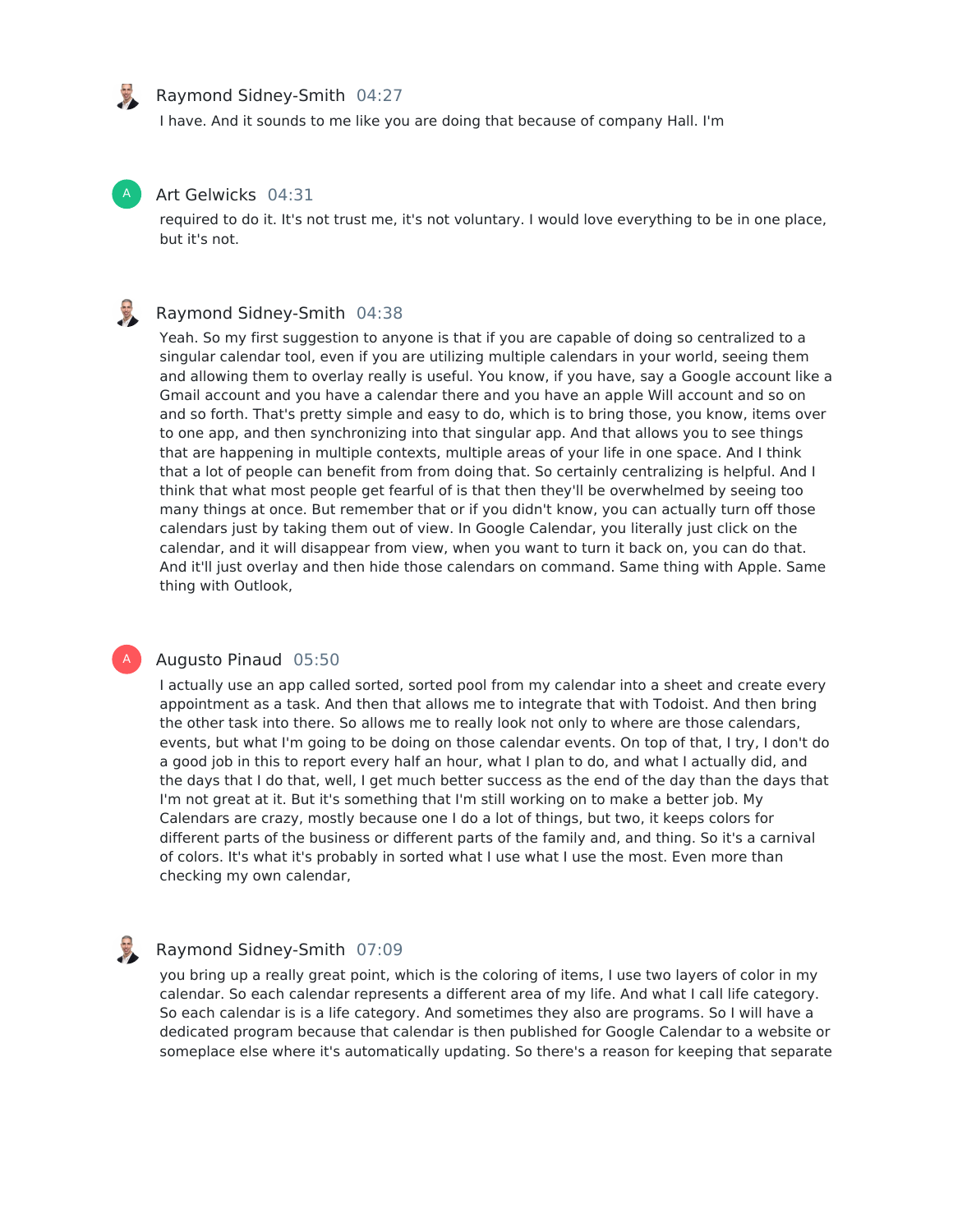calendar so that I don't have to double entry into other places. What I do then is each calendar then gets an additional color for the context of work. So for example, if I have to be someplace physically, I will change the native calendar color to another color that tells me that I have to be someplace in person, because right now, that is the rarity, as opposed to the common being in a zoom or, you know, Google meet or something like that. Now, I'm like, Okay, I have to actually buffer in travel time and otherwise. And that means placing additional calendar events into the calendar to show travel time to and from that place. And those are variables that I like to know. So I will color the the calendar event, you know, an additional color. So it is very different from all the other events. And then when I'm planning for the coming week, I can see the little my case dark green events, and then I can say, okay, I can talk to my scheduling assistant and making sure that we are putting in travel time and buffer time between those things. So that I'm able to get to and from places but not just to and from, I need to debrief from those meetings. So I need to make sure that I have enough travel time and then time to sit down and say what happened in those meetings, is are there actions I need to capture into my system, all of that stuff has to happen as well. So those meetings are much more time to then than just the travel time and attendance at the meetings. And I believe that's the case for all meetings, you know, there's time that you need for preparatory work you there's time to be in the meeting itself. And then of course, there's time for debriefing afterward. And many times your calendar doesn't represent that. And so you think you have more time than then than not. And even worse is that you don't do that work. And therefore you go from meeting to meeting from week to week, whereby the work is not getting done, because you're not actually capturing and representing it in your system somewhere. So I really believe that most people are just not putting enough into their calendar or into their task management system. If they're using a task manager to capture. What do you need to do to show up to that meeting for it to be most productive? And then getting out of the meeting? What what did everybody agree to do in that meeting, including yourself and where Is that get actually done before the next meeting. And if you can represent those in the calendar, I think that can be really useful for a lot of people where meetings are the the driver of work for them in their organization. So they, they know that there's going to be a tempo of meetings, so why not put the work that needs to be done in the calendar to represent that,

#### Art Gelwicks 10:21

A

I think you hit a really good point with that something I hadn't thought about, specifically. And that stop thinking about calendar entries as entries and thinking and thinking about them as the event they represent and what's necessary for it to be a successful event. So if it's something like I put on the calendar, that I'm going to do my filing, you know, during a particular time, there's things that have to happen for that to be successful. Normally, I would break that down into tasks and a task list and things like that, but I'm doing all that work anyway. So either I do it in the calendar, or I have to connect that calendar entry to something that's going to represent all the steps necessary to have a successful event that that calendar entry is tied to, but I need to stop thinking about Oh, it's on the calendar and move on. I mean, for some reason, the mental scope I have of most things on my calendar is that of a post it note, it doesn't have a lot of depth behind it. But this is something that actually could be much more useful if I think about it that way. So I'm going to I'm going to flip this around, because apparently I'm terrible at calendars. Let me start asking some questions about this. First thing is, and this is probably a really basic one, what's your preferred format? I mean, everybody thinks about month or day or what do you guys have a preferred layout that you is kind of your go to for managing your calendar,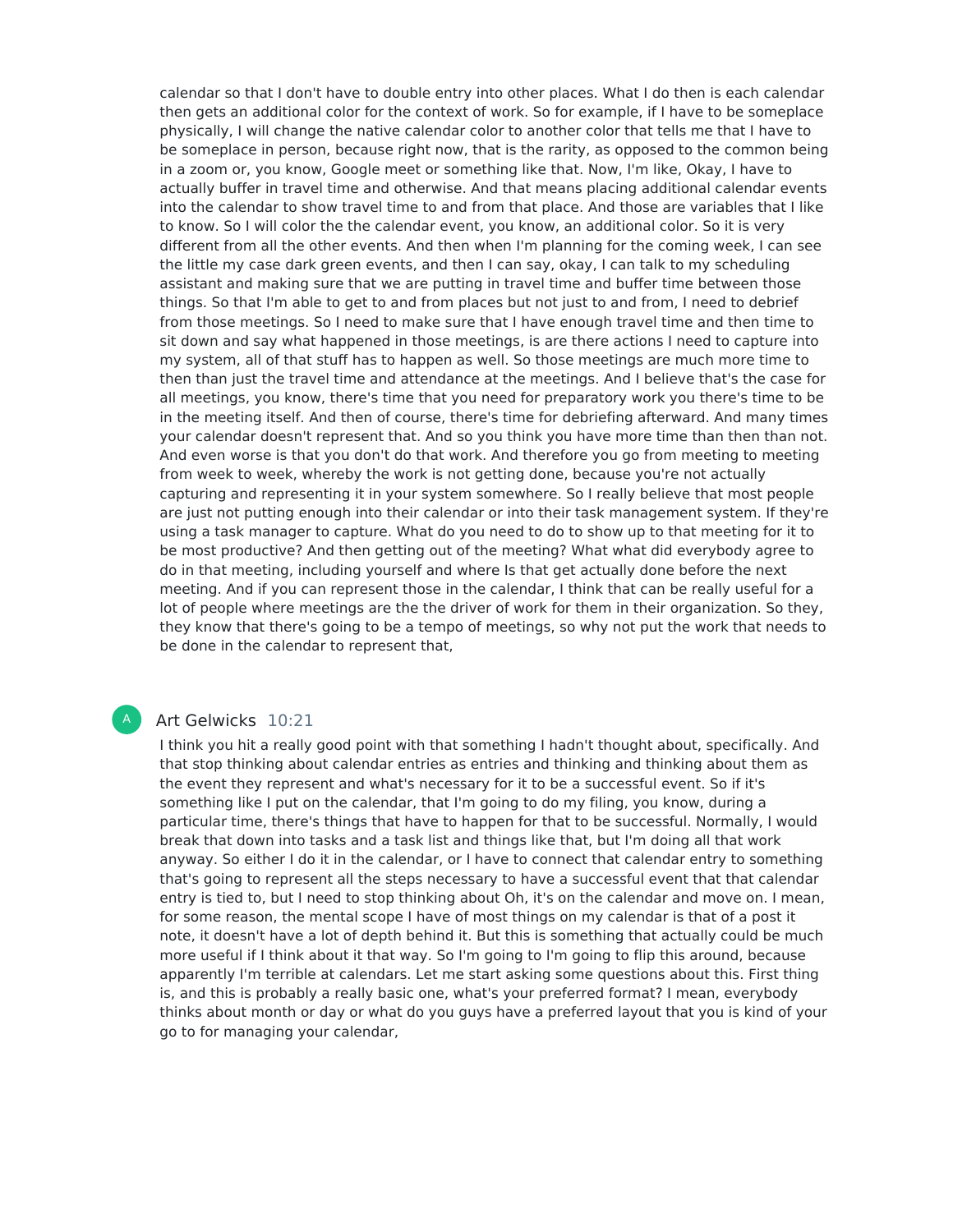

#### Raymond Sidney-Smith 11:47

I know I do. So. So I switch between. So in the Google Calendar interface, you are capable of switching between different calendar timeframes by keyboard shortcut, and so W's for weak axis for your custom, and you know, and so on, so forth, T is for today, for the kind of agenda mode, I have gone between, basically the two week timeframe. And the week timeframe as my preferred because they show the most amount of data for the timeframes that are going to be most important to me. from week to week, I have a Google workspace business. So I have all Google workspace for everything. And Gmail allows for the calendar view directly embedded within the Gmail interface. So that shows the day view. And so I actually get all those three views ended up being the majority of the way in which I, I see events. So if I'm in my email, I'm seeing things on a day by day perspective, I'm just seeing the day view. And then in my calendar, when I go to the either Calendar tab, or if I'm looking inside of an application that has pulled in my Google data, I'm usually looking at it in the seven day format. When I'm planning, then I turn on to week view. And then I'm looking at an a two week timeframe. So I'm capable of seeing forward or backwards two weeks at a time, so that I can I can do that level of thinking. It's like it's drawing it out a little bit, right, the the one week view is going to give me more detail, more more of each item. But I don't need to see that when I'm planning, I just want to see the the it's not the Gestalt. But it's it's more of a pullback view, it's a little higher level,

#### Francis Wade 13:34

I like to use the 3d view when I'm doing my sort of day to day activity. When I do the start of the week, I'll do the week view. And then I usually don't go back to it. But a 3d view is where I do most of my and I use, I use mostly Google Calendar, on my phone for sort of the daily planning. And each day or each, depending on what the what what's happening in my life. I use the calendar and skateboard. It's tied into the one in in Google Calendar. So I'm really just going there to do my auto scheduling. So I just basically open it, click and then move on. But it does give similar views as well. I just don't need to pay much attention to them. I can basically just go back to Google Calendar after hitting the Schedule button. But the 3d view is my default. I leave

## A

F

#### Augusto Pinaud 14:26

on the week on the week view that's where I spend most and I was thinking about it as during Art and Francis were talking about their views and but it's really for me, it's it's the week calendar I unless I am on the iPhone, where the screen will not allow me to do other than the day really is too small for me to be worth it. Everything else I look into into the View format and the week format allows me to see how much blank if any There is a still in my week, or how much do I need to block to be saved, safely able to do what I'm planning to do on the week,

#### Raymond Sidney-Smith 15:09

if you are utilizing Google Calendar, when you use use it on the desktop, and you use schedule as your option for format, it shows it in a list view. And when you do that, in the mobile versions of Google Calendar, it actually shows it in a card view. So they're stacked events. And I really,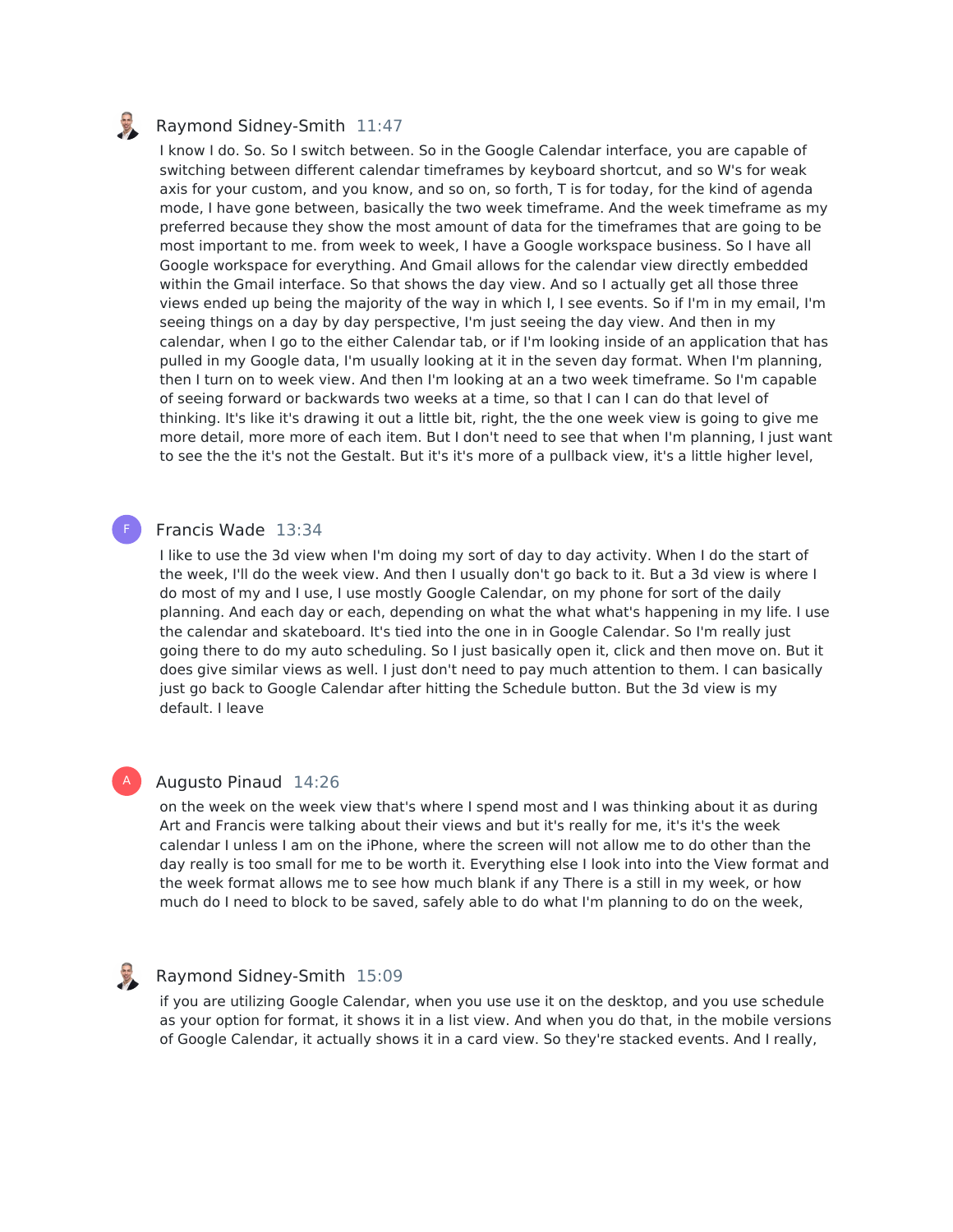really liked that view. And so for those who just from an aesthetic perspective, it just provides what I feel like is just a more readable environment on Google Calendar on mobile versus Google Calendar, the schedule option in the full desktop view,

### Art Gelwicks 15:44

A

B

that's that's exactly what I was going to bring up because you guys are talking about, you know, three day layout, day layout, things like that, that really lend themselves to a full screen. I'm a big fan of I use agenda view in Outlook. But I also use that scheduled layout, that vertical layout and that that anchor incremented block structure is visually very clear to me. But just sitting here, as we're talking playing with my calendar, I realize it does create an issue because it doesn't show you overlaps clearly. For example, I have a couple of items on my calendar right now that are overlapping. And it doesn't show that they're overlapping, it just stacks them in sequence. So you don't really have that perspective. So I think one of the things that I'm going to change right away, I may manipulate my calendar, using the schedule view. But I need to pop into a day view, just before I'm done to make sure that I haven't stacked like four things at the same time. Because it's not, it's not painfully clear when I have things overlapping on my calendar. So it's just another view that we're going to have to get used to.

## Raymond Sidney-Smith 16:51

Yeah, and I have to frequently also make everyone aware that sometimes events will overlap. But I plan to end the meeting early. And so I can get to the next meeting on time. So I have to tell folks, okay, yes, we can schedule in this timeframe, even though there's an event that may be overlapping here. This is because a client sent the event and they think it's going to take longer than it really is going to I know it's not going to. And so we're going to, we're going to still be able to keep on schedule not withstanding. And so seeing that overlap is actually helpful. But you also have to know internally, how much time really do you need, you know, for a particular meeting and making sure that if someone else is scheduling on your behalf, or sending you the invite, and so you don't have control over that, that you still have an internal knowledge of what's going to happen. So you can calendar effectively, because you don't want to have a gap, whereby now you're losing time, because there's nothing happening happening in that space. At least for me, we're I'm very meeting heavy in my week, I want to be able to have efficiency, as much as I do effectiveness in terms of having meetings collected together, I want to have those meetings, have them done, and then be able to go on to other work where I have open space for focused action and and really flow work. And so there was a value to thinking algorithmically about getting your events into as few blocks as possible in your week, so you can meet with the people you need to, but then go back to having discretionary time to actually get work done.

#### Art Gelwicks 18:23

A

Yeah, that was going to be my next question for you guys is, and this, I'll talk about my own experience first. And then you guys can tell me something similar for you. Your favorite calendar trick or hack, one of the things that I did a couple years ago, within Outlook, as I wrote a macro based on another one I had found on the web, that every time you would have a meeting, you could then go run the macro and 15 minutes before the meeting and 15 minutes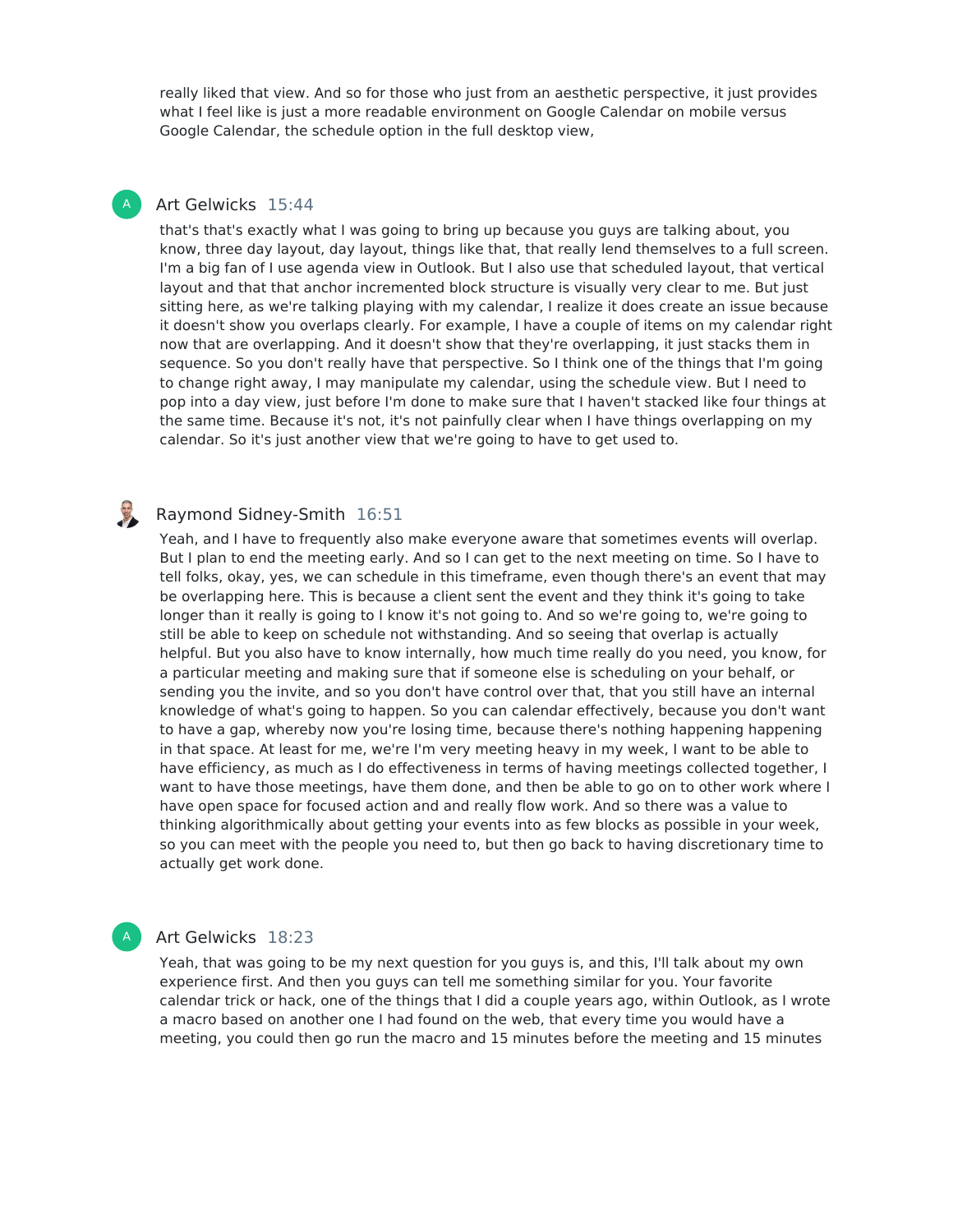after it would add in additional meetings that were private meetings that people couldn't grab, giving me a buffer time around whatever that was, the challenge I was having is I had to physically relocate between meeting rooms. And I needed time to be able to get from point A to point B, it's like getting across campus at school. So same idea for me, I ran that macro, boom, those pieces were in nobody could then grab the block on top of it. It worked fairly well. I mean, some people just flat out ignored it. But that was one of my preferred tricks. So I'm curious. So I'm curious what you guys do, what do you do within your calendar? What's your favorite little hack that makes your calendar management easier?

#### Augusto Pinaud 19:26

A

F

There's a couple of things one I want to mention before you mentioned something important because as much as I love the Apple Watch the calendar and the Apple Watch is completely useless for me exactly for what you refer before art. That is study do not give me Do not allow me to know if there is any overlap because what it showed me Scotch so I can see the cards or at the same time or not. So it doesn't do anything for me on tricks. I'm going to mention two things. One is I use a service called acuity you can use Calendly doesn't matter which one that has eliminate this the email discussion of When can we meet, When can we meet and I forwarded you a link. Now you can spend all the time that you need, looking at when it's available or what is available on my calendar and what is not available in my calendar. And that has really say, hours in my schedule, because I don't need now to to be into this back and forwards to find three find four find that is never give me an answer on. The other thing is I look at my calendar every every night, I try at least, to look the next three days. Because even that I'm looking at that weekly, you know, consistent enough, there is a stuff that hides in that calendar that you don't consider, oh, this is going to require or even this is going to require more time or even that you thought that it's not going to require now as the deadline is coming for that meeting or for that event, you say this may require a lot more time than than what I had, or, or things happen, you know, my wife got hit in the car. Yesterday, not a big deal wasn't a lot. But now Ineed to solve that I need that now need to take priority get into the calendar, and all this. So I that helped me to see okay, what can I move or not move to be able to solve that issue and that problem.

#### Francis Wade 21:35

I think one of my I wouldn't call it a trick, but it's a process I would say is to become a better better scheduler, by by trying to reconcile my plans versus my usage. It's it's clumsy, I it takes a long time to put the data in. I don't really analyze it using any fancy tools. But I at least have the loop closing every sometimes it's like a month later. But at least it closes at some point where I look at my schedule on this, well, I capture the time that I spent doing whatever I'm doing in there, I don't literally sit down and compare. But I have a sense about how long something takes by seeing how it was passively captured. And I use manictime How long the task actually took. So you know, it's not it's not strong, it's not good. It's not timely, but every hour does get accounted for eventually. And by doing that I could see like, for example, I added on a task to my weekly bi weekly newspaper column. And that task started off taking like eight hours. This was really a suggestion, by the way to add in the clips, video clips of the video and audio, video, audio and visual clips from the article works great. The time it took me the first day was probably took me two days. Got that down to a day. Got that down to half a day. But now I'm gonna backlog because I had other things that I needed to do. I put out three articles,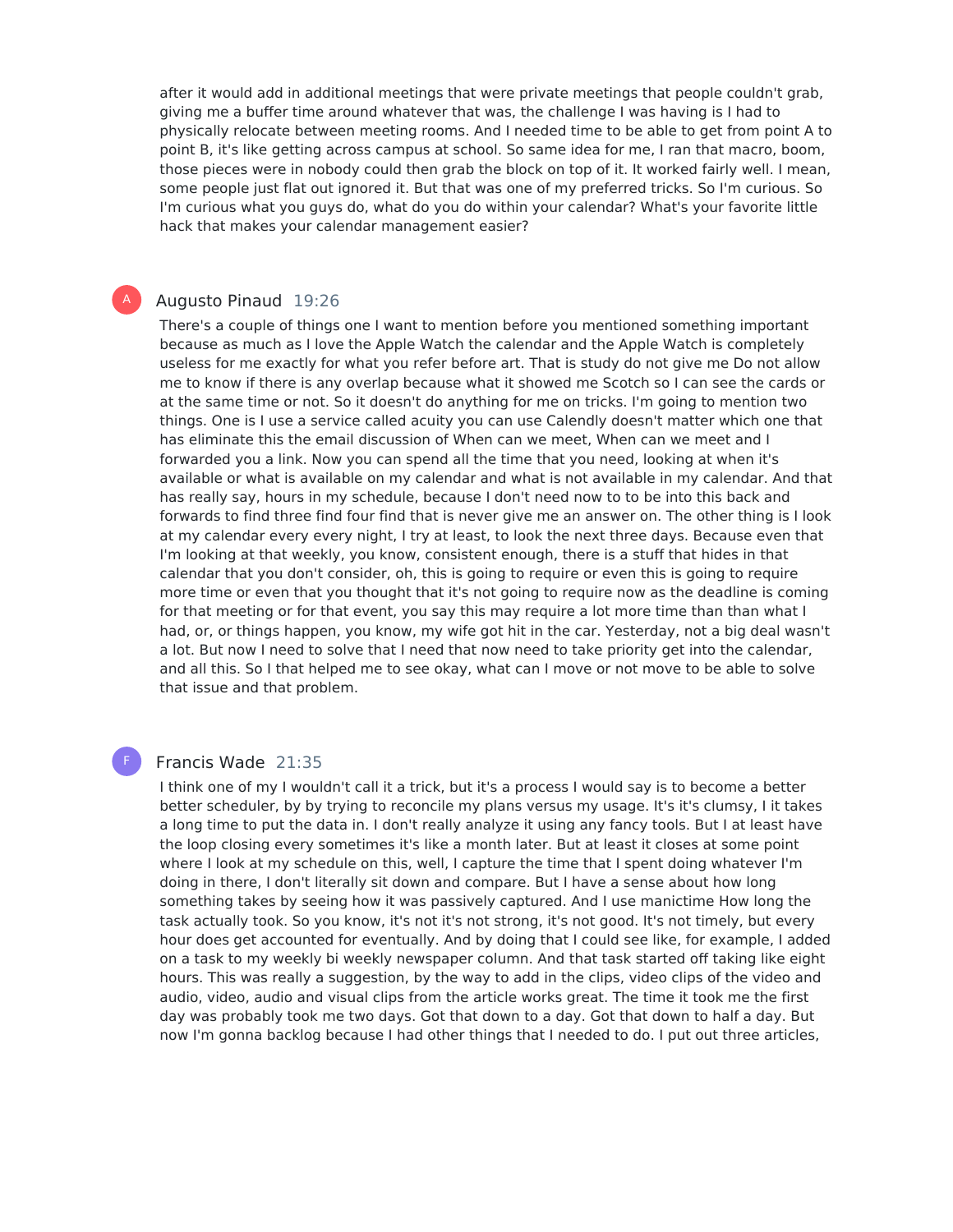and I have three of them pending. And of course, it's looking like heck, but I finally scheduled the item in my calendar. And in the future, my scheduling of this activity will get better and better and better. As i The time will be reduced because I become more effective. But I know it'll automatically right now it's automatically scheduling to follow the publication of the newspaper article. So it's at least accounted for in my calendar. But again, I need to become a better schedule of that activity. So that's just one example of many examples like that. As I, the better I get, the more peace of mind I give myself the less fewer times I get over scheduled and overcommitted,

#### **U.** Raymond Sidney-Smith 24:06

I'll just give one commentary on the idea of of schedulers and using scheduling applications, as Augusto was talking about, I have come up against a little bit of pushback. And maybe it's just because of my world and the and the people that I'm working with. But you know, some folks will either not understand what a calendar scheduler will do. They will also feel uncomfortable with going into your calendar and being like, am I going to see your calendar and I have to explain to them, you're not going to see my calendar events, you're just going to see times that are not available to you and or otherwise. And I've had to encourage a lot of my clients to use a calendar scheduler because the back and forth is just too much hassle. It's too much time and so encouraging people to use them themselves. As I've always said to folks, I don't care if you send me your scheduling link or you, I send you mine. Let's just use one. So that we don't have to go back and forth over and over again. And I think as soon as people start to see the value of being able to say, Okay, I see my calendar, I can look at my calendar, I can look at your calendar and see the open times. Great. Now Ican plug in a time in your calendar that works for both of us that value without having to, for me to write out in an email, Okay, how about Tuesday at 10am and Wednesday at 3pm and Friday at 11am? And then send an email back and say, Okay, that didn't work. How about some other days? And then you send a few more, it's like, why would you put yourself through this when technology, this is exactly what technology was built for. And so using those scheduling Apps has been really, really helpful once you overcome some of the minor potential human issues of feeling like I'm not a voyeur, you know, those kinds of things, because people can feel that way. Like, I don't want to see your calendar, I actually had a client say that she was very uncomfortable, because she was just like, I don't want to see your calendar. I don't, you know, and she just didn't realize that it was not actually showing her my data, it was just showing her open time. I also block out times when I do not take meetings at all. And this is really helpful when you're using a calendar scheduler, because you need to protect your time for the times when you when you say your biological prime time, your focus or flow work times, like those times need to be blocked in the calendar. And you need to be doing that on a semi regular basis, something that I've found that is more effective for me is to not always have that time blocked out forever. But doing that on a rolling basis. So you know, every three months for not the next three months, but skip a month, and then the three months from that so that you're basically every three months, you're looking four months out for the next three months. And that allows you to then block out the times. And that gives you a little bit better of a sense of what's going to happen. Because if you try to block out time forever, for some particular type of work, that you don't know is going to happen, your ability to forecast that is just too limited. And so your the time horizon is too far out for you to be able to figure out really what time is going to need to be blocked out. So I try to start blocking within that quarter for how much time needs to be blocked out. And that gives me a better sense, you know, like, Okay, I'm going to have, I don't know, you know, 30 hours of work for this particular project for the next three months, per week. And I'm going to need to block that time in the calendar so that people cannot take that time, even if it seems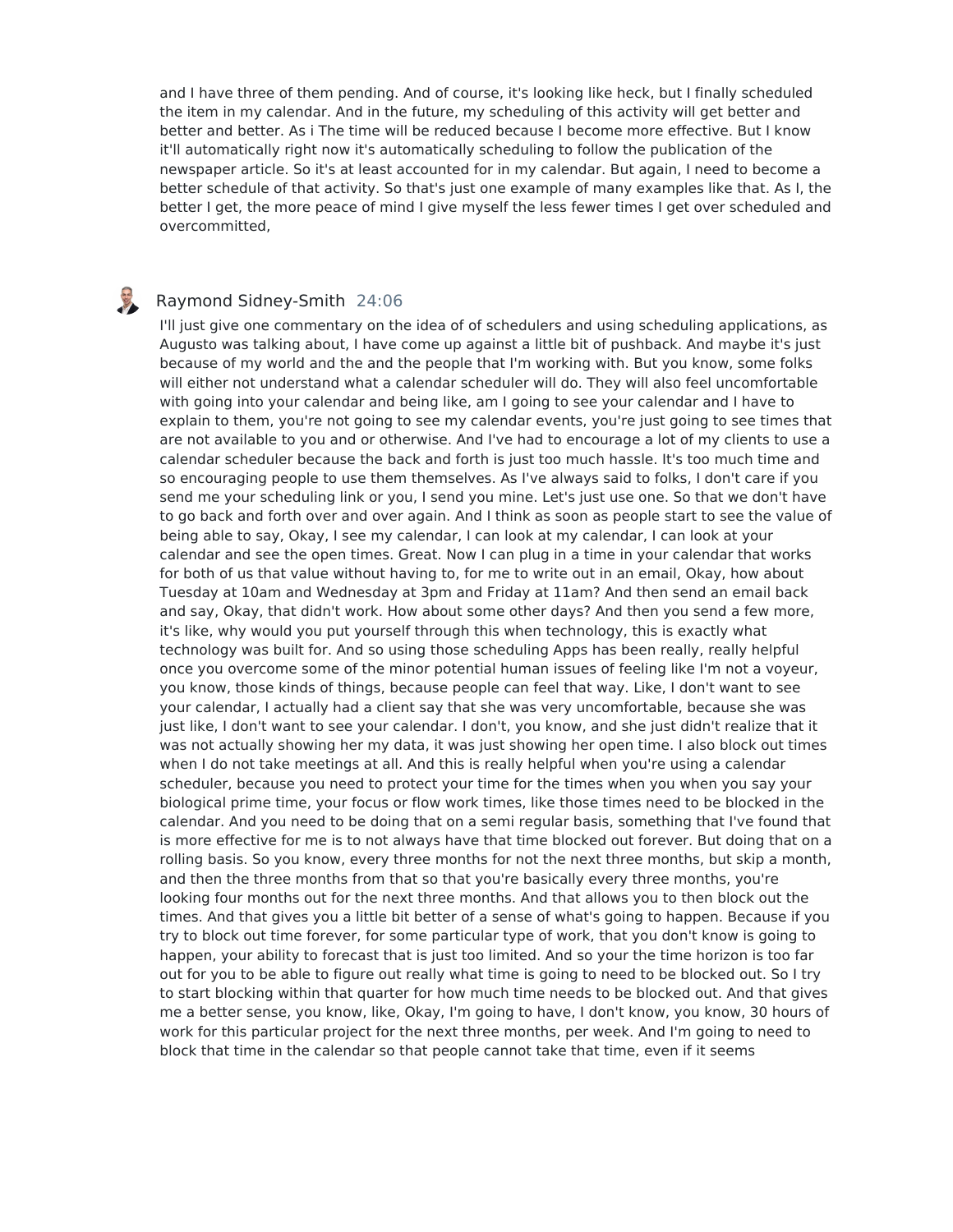aggressive. I'm still happy to open up time, week by week, so that people can schedule into my calendar. But it will give me a much better option of being able to get actual work done and to make good on my client projects than if I were to allow people to schedule all that time on my calendar, and then to feel the conflict.

#### Art Gelwicks 28:01

A

So you raise an interesting point there with planning part of it. I'm curious, when you put an entry in your calendar that's not coming from someone else. So they haven't said we're gonna meet from like, three to four today. But it's you putting that time in? How much of a fudge factor are you putting in on your schedule items it, do you if you think something's going to take an hour? Do you put it into your calendar as an hour? Do you put it in as an hour and a half? Do you put it in, you know, what's the plus or minus on, on how you're figuring out what goes where and how big it should be.

#### Raymond Sidney-Smith 28:36

So I am notorious for creating multiple events in the same timeframe that I share with others that I that are also then purely personal calendar events that show how much time something's really going to take. So for example, a client might have an event where I might share with them a link to the meeting and the time. And that's it. But then I will create an additional calendar event that will have myself and my staff and anyone else that's needed to have personal and private information around that event. That's not information that we want to or need to share with a client, right, we overwhelming to them, for them to have a bunch of links and a bunch of documents attached to a calendar event. That stuff then gets baked into the background. And then we can provide buffer time. And we can do all of those things. And it's just helpful for me to be able to say, Okay, this is everything I need to be able to get there. For example, host control links in some of our conferencing software. We don't want to share those host codes and so forth in the event with the with the attendees of the meeting, we want to have those only in the one that's internal. So that stuff will go into that calendar event and then they just overlay each other right and one might be bigger, so it looks you know it just basically consumes the other event, but we know the controlling event is the one behind this Scenes, that is the larger event that has buffer time and otherwise included within it. So there are times when we do do that, and it becomes incredibly useful because we can place commentary in essence, you know, so and so is really picky about, you know this, and so and so would really like for us to be able to handle that. And so we can actually annotate what's going on with the event directly inside of that calendar event that is our controlling kind of project around that particular event. So those have been helpful in the past, especially with large scale events, or very high level events where we are hosting executives, and we want to make sure that they're not being pulled into the minutia. But we are, we're making sure we still have all the event information captured in a place where we know everybody will have it and have access to it on the go.

#### F

### Francis Wade 30:53

In terms of fudge factor, I have a macro forge factor in Google Calendar, that all my meetings are 10 minutes short of an hour. So it allows you to automatically do that. But that's, that's actually of little consequence, the bigger consequences, the three hour activity that I thought it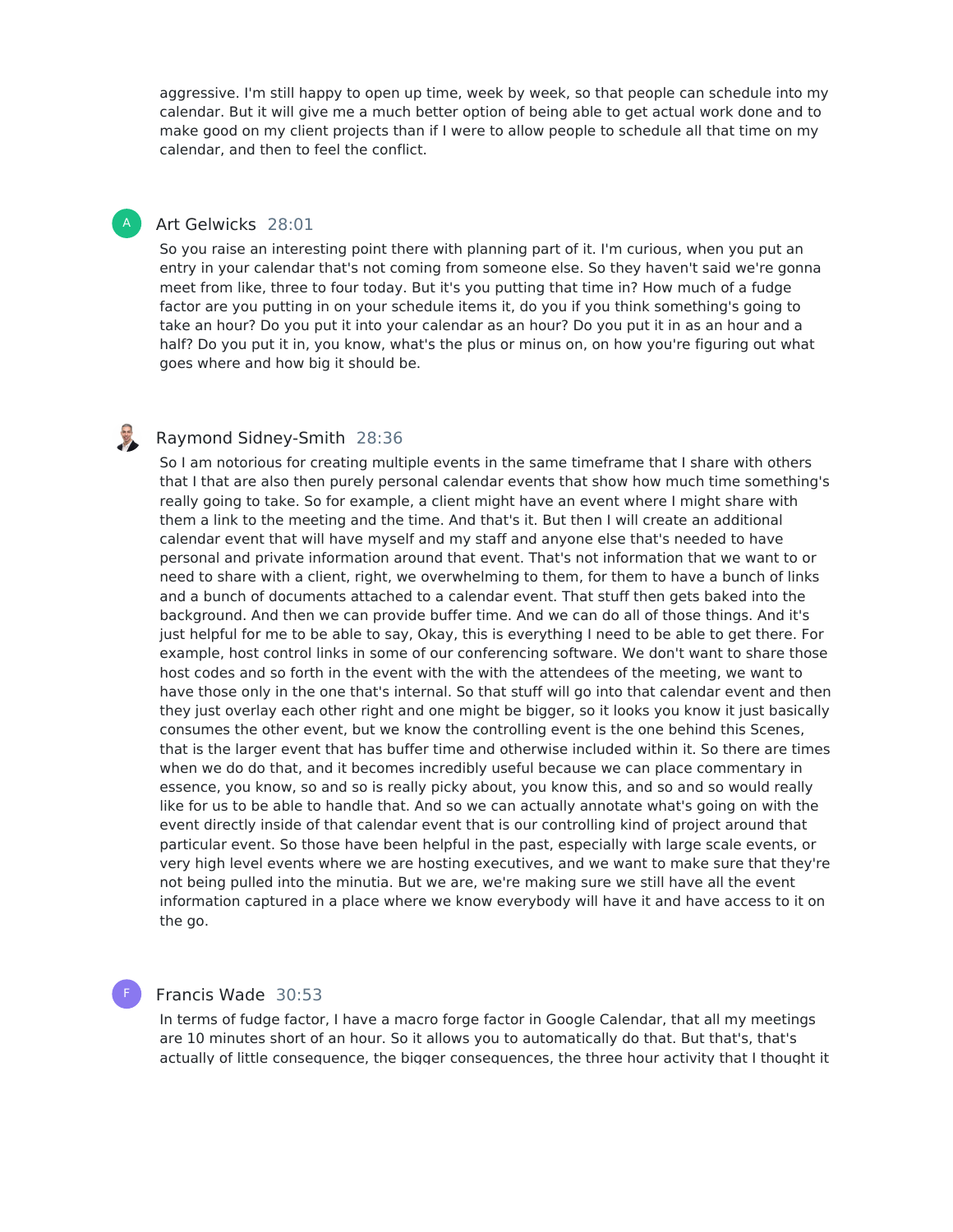actually of little consequence, the bigger consequences, the three hour activity that I thought it was going to take on all those big items that are really a problem. And I in terms of fudge factor, what do I do, I tell myself that I should spend put more time when it's the first time activity, when I don't know how long is really going to take. And I've never done it before. So I try to schedule more time. Sometimes I remember to try to schedule more time. Most of the time, I think I'm Superman, and it should be easy. And I fool myself and I make a mistake. So that happens more often than I wish. But in general, if I were more aware, the principle would be to probably double the time for a brand new activity, I think it might take in the best case, and then use that estimate until I've done it the first time. And that would save me so many so much heartache. For regular activities that I do on a weekly or bi weekly basis. I know how long they're going to take, I can be more accurate and more precise. So I I would put less forward. And the ones that I've done before,

#### Art Gelwicks 32:17

A

I find that I use an old waterfall technique from project management. I don't use it consistently in my calendar, but I use it with tasks and it could easily carry over. And that's a concept called lag and lead time. So if you have tasks that have have a relationship, you have to finish this task. Before before you can start the next one. In a lot of project management software, you can say that there has to be a lag of 1.2 or 1.5. And it creates a buffer gap between those two items that then can be consumed by the first one without pushing the second one off schedule. Well, I've done similar things in my calendar, not consistently, but when I knew that I would need them. For example, if I'm working on troubleshooting a problem, and I'm gonna block out an hour in my calendar to troubleshoot a problem. We all know troubleshooting doesn't operate on its own schedule, or on our schedule, it operates on its own. So what I'll often do is I'll block out that troubleshooting time. And then for an hour after that, I'll create a block of overflow time, if I solve the problem in the first hour, great, I have a free hour that has come up after that. But if I don't, I can then burn into that second hour and then know that I'm not going to throw everything else off schedule. For for specific instances, that works pretty well. But I don't think there would be any way I could do that for everything on my calendar, it's just one I'd get half of my usable time. Second, I would spend so much time putting in these overflow areas, that it would be impractical. So that's that's kind of the way I approach it. But your mileage may vary.

#### B Raymond Sidney-Smith 33:57

I like the notion of being able to put work block time into the calendar view. And this is I think, something that a lot of people don't potentially think about, in the sense that dissimilar to Francis, I don't want each individual task that I'm going to do. In my calendar view. I don't want that in the actual time slot. But what I do want to do is I want to be able to understand that that is a work modality and what type of work modality I want to do in that sense. So I am time blocking in one sense, because I'm saying work is going to get done in this timeframe. I just don't know what work is going to be done until I sit down and look at my context lists and determine what kind of work I'm going to do. But what I do know is my biological primetime, I know when I'm best able to get certain work done. And I also know when I'm more likely to do certain types of work, even if it's not my biological primetime. And so I've identified what I call basically focus action session. In this and flow work sessions, and so focus work and flow work are two different types of work in my view, focus work is when I take a set of actions that can be disparate actions, right it'd be a phone, call an email, write a document, review of a buyer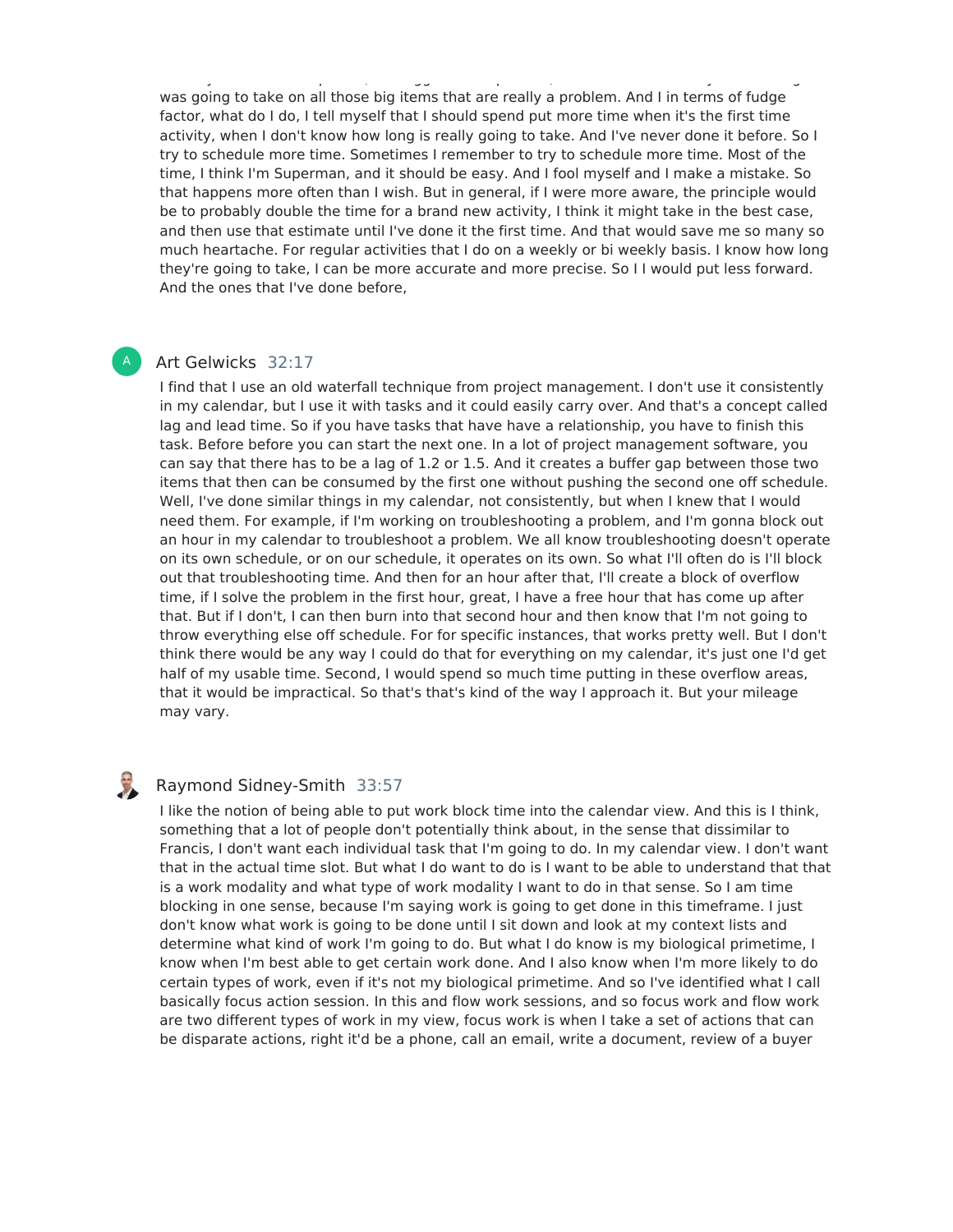persona, or customer journey from from a client, or business plan doesn't matter. Those are things that require my focus requires my attention. But it does not require flow. And so those are things that will show up on a task list, because they are fungible, and I'm able to understand their context and move them around. So flow work, though, is going to be something that is going to be a larger block of time, whereby I'm going to hopefully get into a state of flow, right. So I know that there's an immediately a checklist of things that I do for myself, to get me into that state of flow, right? The type of music, environmental cues, all of those things to make sure that I'm I'm in that space. And calendaring focused action sessions are what I call phases, which is the same thing as focused action work, it's just what I call one of those sessions, it's going to be a timeframe where I know I'm going to be able to get enough of that work done, whereby I need to sit down and get these things done. These are things that I wanted to get done this week, or today, that kind of thing, I'm going to block that time out. So I know I have the time set aside to get those things done. And then I might say, You know what, I really want to write the next chapter of this particular book, well, I'm going to put in flow work time, so that I have that time on my calendar, and putting enough of them because flow work is generative, it's creative. And sometimes you don't get into flow. So you can, you can sit there for two hours and really feel like I wrote three sentences that I feel are worth my time, fine. But you need to be able to have that sense of understanding when it comes to flow work, you may not always have the generative output at scale that you would with focused, focused work, right focus work gives you a checklist of things that you know, you can complete and check off and check off and check off flow work is variable and its output. And once you get that sense of it, then you get a better sense of accomplishment. And I think so many people feel that lack of accomplishment, accomplishment when they sat down to do flow work. And then they sit back and go, Oh, gosh, you know, I put this time in the calendar, and I didn't do what I said I was going to do. But if you showed up and you tried, it gets better, each time you show up and you try, it's it's an the output will still not necessarily always be equal. And so I just feel like a lot of people think that if they just show up, then all of a sudden the work is gonna get done. And that's not how it works. When it comes to flow work. Creative work does sometimes, you know, it's different, maybe with physical modalities where you might be painting or working with clay or those kinds of physical matter. I don't know, you know, as I'm not I'm not a physical matter, artists or anything like that. But when it comes to those things that are writing, or creative in mental nature, I think that we sometimes think that all of a sudden, we're gonna have a book sitting on our screen after we sit down for six hours. And I can attest to the fact that that is not how that works.

## Art Gelwicks 38:14

Yeah. And that's very disappointing, because I have hoped for that book to show up. And it hasn't shown up yet. I don't understand why this is not working. So let me jump sideways on this a little bit. Because we've talked a lot about the work part of it. How much of your personal stuff goes into your calendar? Is there a maximum minimum thing that you put in there? Do you put everything in there so you can manage a little bit, I'm curious,

#### F

A

#### Francis Wade 38:38

I put everything I stopped, I stopped there first. But in fact, and I use the new fury on on schedule method. Basically, I used it before I knew there was a name for it, but he he talks about it in his books, you create like a scaffold for the week, you take the 168 and you basically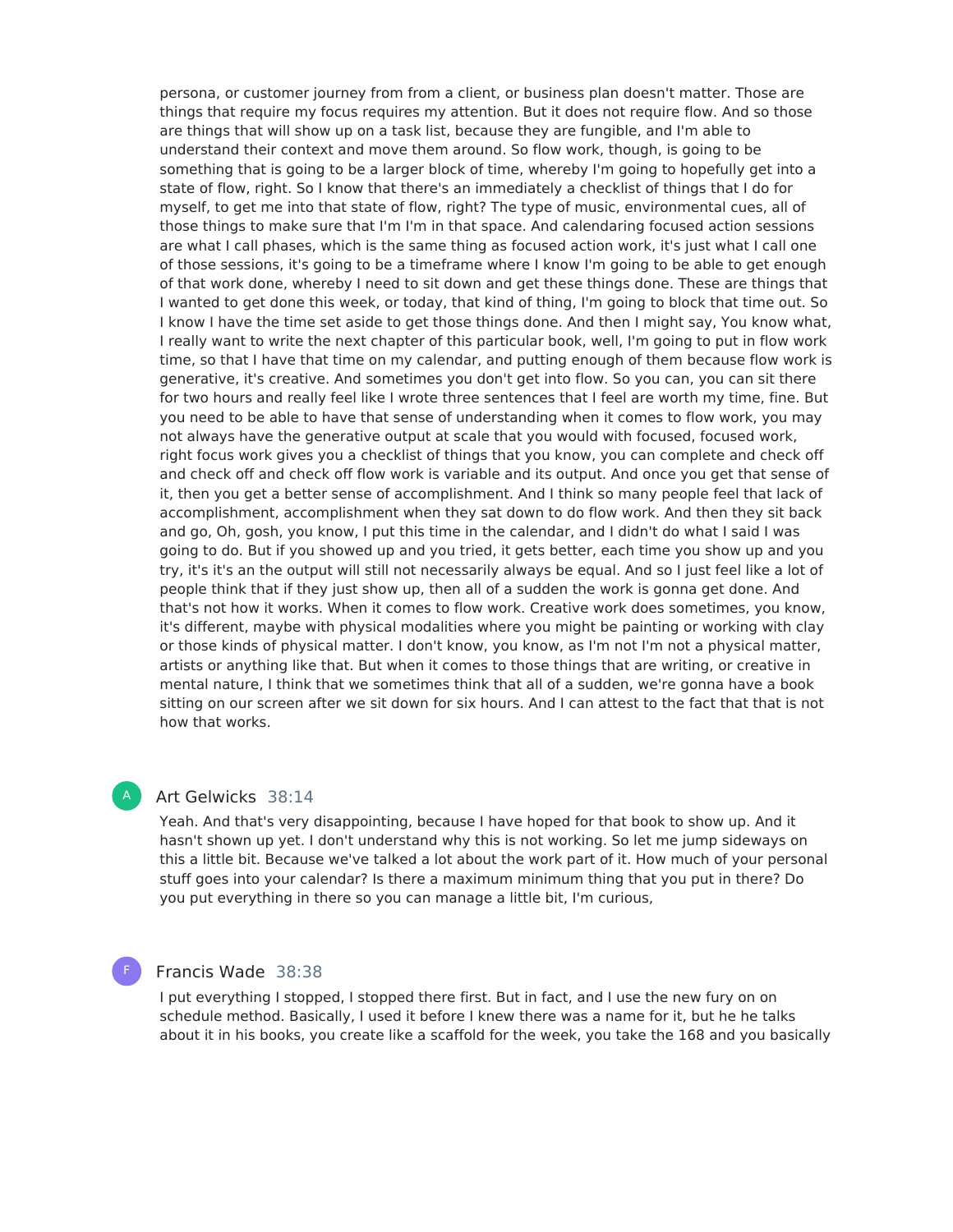design all of the all of the time, I don't, I don't put sleep time any longer I used to, but I don't need to do that anymore. But from the time that I wake up to the time that I go to bed, everything is an add you know generous, generous dollops of of free time, discretionary time, watching Netflix time, have generous, generous, big chunks of time that are either just thought of I want to do or leisure or exercise exercise I do. I take seriously so I scheduled all of that I scheduled my meals but not I don't schedule breakfast, but I schedule lunch and dinner. And it keeps me in sync with my wife, my wife sort of expectation. So take away all those hours. And what's left is available for work. But I start by taking away what I don't want to put into work unless there's a there's an emergency or some kind of deadline or what On a regular week by week basis, I take out or a block away those that are not going to be used for work. And then the others are available for work. So that's kind of how I start. I go the other direction.

#### Art Gelwicks 40:14

A

A

Okay, so we got to whose schedule heavily? I'm curious Gousto since you, I've been through your territory of having wee ones at home,

#### Augusto Pinaud 40:24

mine is a schedule heavy, I am the primary caregiver so that my schedule is dictated by client kids and not in that order is dictated by the kids, then the client. And then sometimes I get some saying into what is left, sometimes most of the time, that doesn't happen either. But so mine, it's really, especially last year was really an exception for me, because kids were homeschooling. So I earn, or I got so much time on my calendar to get some stuff done. But as the school is coming back, I have blocked times for lunch, I have blocked times for dinner, I have blocked time for the time that I need to pick the kids at school, because I learned that that time when you pick them up, they will talk for the next 2520 2025 30 minutes. And after that they shut down again. So it is important for me to block that time. So I'm available in the car for when they are going to share if they're going to share anything so that hour, or that half an hour tend to be blocked. You know, from the moment I supposed to pick them up to half an hour after. Usually, that's also the time that is enough for me to get back to the office and an old day. So yes, mine is pretty heavy schedule i i also blogged in different colors, I use white, for things that are that I call cool to know. So things like for example, Hey, there is a great event in this weekend on someplace in New Jersey, well, I will put it in white on the calendar, I have not made any commitment. But it's good for me to know that he's in there and asset data approach, I will then come in or not come in. And I also use black for my activities that are self care activities. So my meditation is in black, my Mealtimes are in black. So I understand it's not a meeting, it is something that I'm blocking the calendar so I can have the time for those health care activities.

#### Art Gelwicks 42:35

A

It's interesting, because the one thing I haven't heard, and maybe because I didn't ask the question, right, the saving grace in my calendar over the years has been what we call the family calendar. And it's the joint calendar that my wife and I have access to within Google. Because without that I would be even more clueless as to what's going on in our house than I am already. When she's got activities. And when our kids were younger, this was even more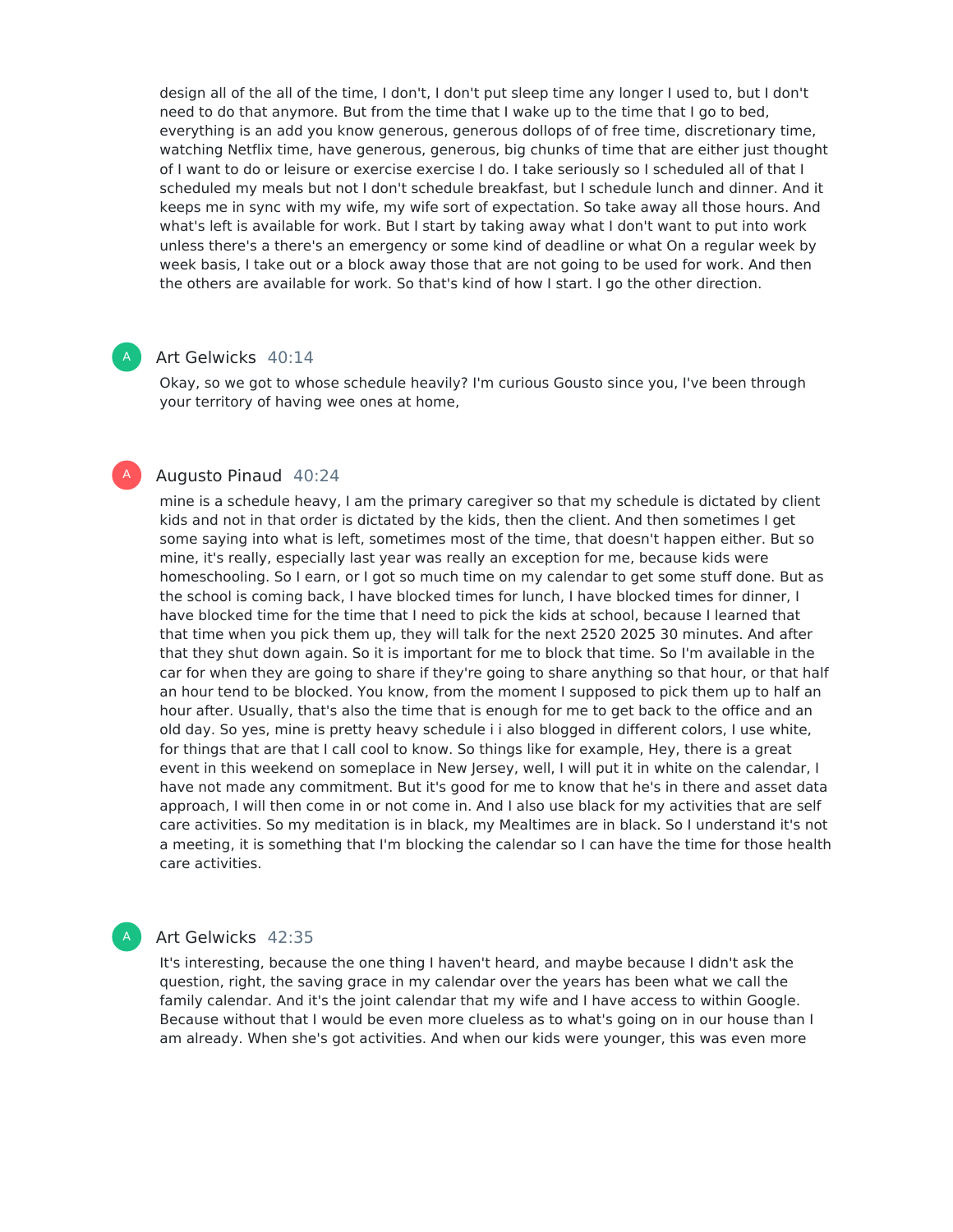important, because we'd have you know, sports practices and everything else like that. But even now, when you know being empty nesters when she has an activity going on or I have an activity going on, we make sure we put it into that family calendar. So it's visible to each other. It does bubble up and all the different displays and all but that shared view really became critical for us. And literally it's become a habit now she'll, she'll say, hey, you know, we're going to do this with some friends on Thursday, like great, put it on the family calendar. Because if you don't do that, I'm not going to remember to do it and I guarantee it's going to get lost by the wayside. So it's interesting when we talk about that personal piece, I don't put everything in my personal life on my calendar. I should probably put more on there. Listening to the things that you guys have laid out here have given me some great ideas as to things to start putting on my calendar.

#### **PED** Raymond Sidney-Smith 43:58

I'm definitely in the Frances camp with regard to starting with personal and making my way forward. I think that those who don't know Dr. Fiore's work, it's certainly well worth checking out. And I've done a tutorial on this. So I'll put a link to that in the show notes on the Unschedule. But really, for purposes of keeping you motivated, you should have something that you should be looking forward to. And many times in your work week. If it's all work and no play, then you are feeling the the impact of not feeling like you're getting what you're here on this planet for right you just you're not placing those things that you're passionate about the things that you're excited about. I really liked the idea of putting, you know, whatever you believe are rejuvenative activities into your calendar first so that you are mindful of that and that you're going to do those things. You know the thing that recharges me is reading and if I'm not going to read in my week, then why live But it's just like that is that is my reason, my iki guy, that's my reason for being, you know, I just really love reading, I love being immersed in a book, it's, it's something that is not only useful to me in my business and personal life, you know, I, I'm going to use that information because I'm primarily a nonfiction reader. But even if I did not need that, for my work, I would still be reading, it's just my nature. And so by putting that into the calendar, I have something to look forward to. Right. And so this has been incredibly helpful in the face of things like the pandemic and other things, because it's like, I know what I have to look forward to. And it's not, it's not amorphous, because it's kind of physical. It's there. It's it's represented and intangible in the calendar. And so just keep that in mind as well. We are at the end of our recording, but of course, the conversation doesn't have to stop here. If you have a question or a comment about something we've discussed during the cat cast, feel free to visit our episode page on productivitycast.net. And you can go ahead and leave a comment or a question. And we will be happy to read and potentially respond to those comments or questions if necessary. If you are trying to access any of the items we talked about today, they're on productivitycast.net. On the episode page, you will find our show notes that includes links to anything we've discussed. So you'll see the items there if there's something we missed, also, let us know and we'll put it into the show notes. It also contains a text transcript that you can just click the Read More link, it will open up you can read it along with the audio, then you can also click the PDF download link below that and click on download and it will go ahead and download a PDF to your system. They are machine generated transcripts, but they should be good enough for you to be able to know what we are talking about and all that good stuff. So with that, I want to express my thanks to Augusto Pinaud Francis Wade and art Gelwicks for joining me here on productivity cast this every week you can learn more about them and their work by visiting productivitycast.net I'm Ray Sidney-Smith and on behalf of all of us here at ProductivityCast Here's to your productive life.